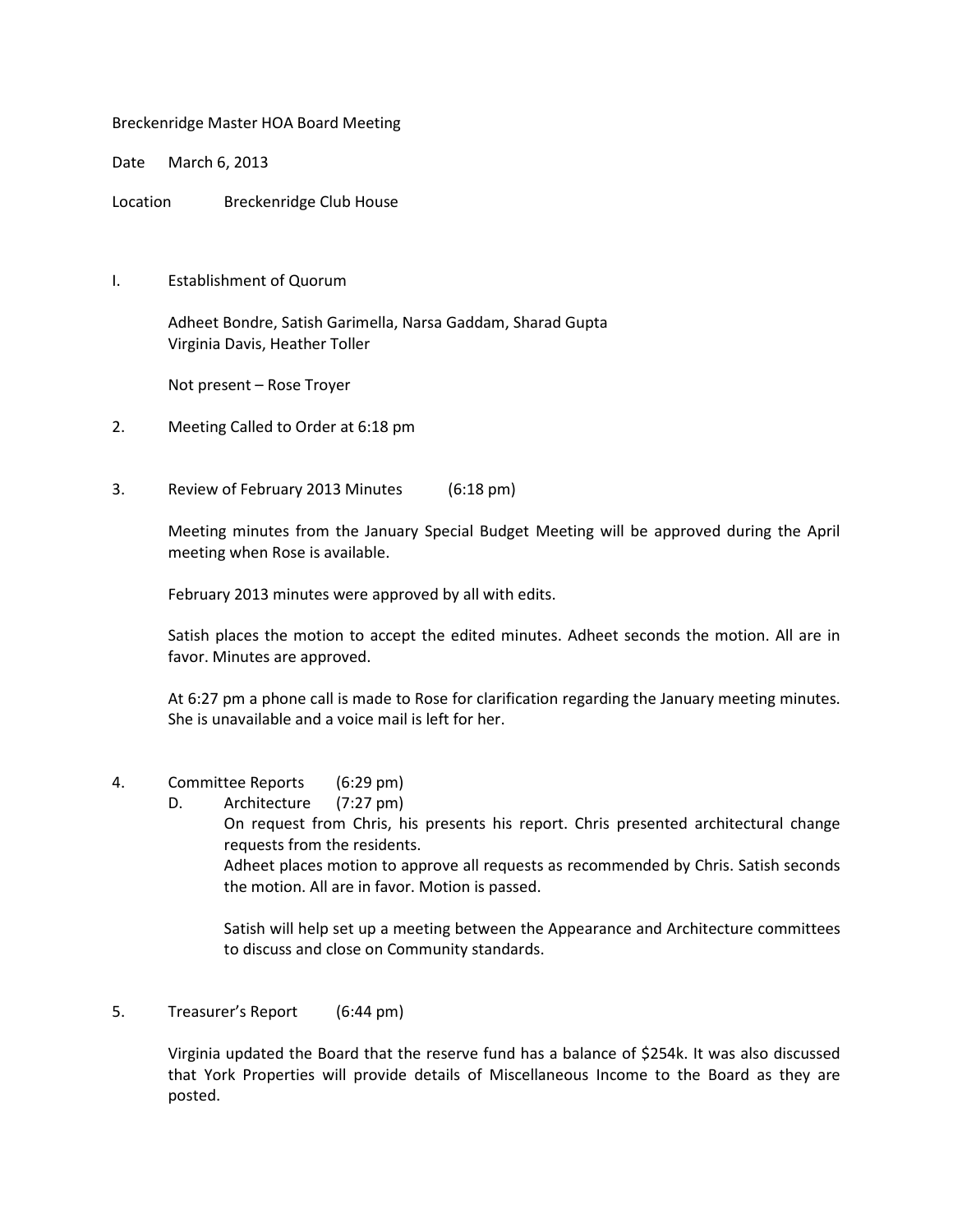She suggested that the power meter belonging to the HOA at 87 Redwood Park Drive be disconnected as it is not in use.

6. Property Management Report (6:53 pm)

A property inspection is scheduled and details will be available after.

- 7. Old Business: (6:55 pm)
	- A. Pool Contract lights will need to be installed if the swim hours are to be increased. York will get more bids for comparison.
	- B. Cameras (7:00 pm) Quotes have been received. It is to be discussed whether HOA should revamp the system or just add new cameras.
	- C. Tennis Courts (7:07 pm) 2 quotes for the work have been received. Waiting for a third quote for better comparison. It is discussed that the Engineer who recommended the work should be involved to oversee the work effort and ensure that the work is completed satisfactorily. York to ask if new asphalt can be pored over the existing surface to create a new level surface.
	- D. Code of Conduct (7:15 pm) Sharad has already signed. Others to review the form and sign at the next Executive Board session.
	- E. Committee Code of Conduct (7:16 pm) HOA attorney has provided the inputs. The Board needs to review the recommendations and respond.
	- F. Access Cards (7:19 pm) Letter to be send to all residents whose cards have been deactivated. Letter to specify the card numbers that have been deactivated and those that are still active.
	- G. Engineering Work at 113 Bristolwood (7:19 pm) request for more quotes
	- H. Volunteer Dinner (7:20 pm) York to look at more choices that can be provided.
	- I. Power Bill for Court Lights (7:22 pm) Details of the power bill break up were provided. Satish suggested that we investigate whether sensors can be added to the lights to control the court lights.
	- J. Clubhouse usage by York (7:35 pm) York has requested the use of the Clubhouse for a training session. This session is open to other area HOA under York management. York clarified that this was a rotating meeting and would be held at another HOA Clubhouse in future.

Satish places the motion to approve the usage. Narsa seconds the motion. All are in favor.

- K. Clubhouse Rental Contract (7:40 pm) York to add details of the areas covered and not covered under the club house rental agreement. Details on cancellation policy in case of unforeseen circumstances and verbage on extended use will also be added to the Rental contract.
- 8. Adjournment (7:50 pm)

Adheet and Sharad had to leave due to work commitments.